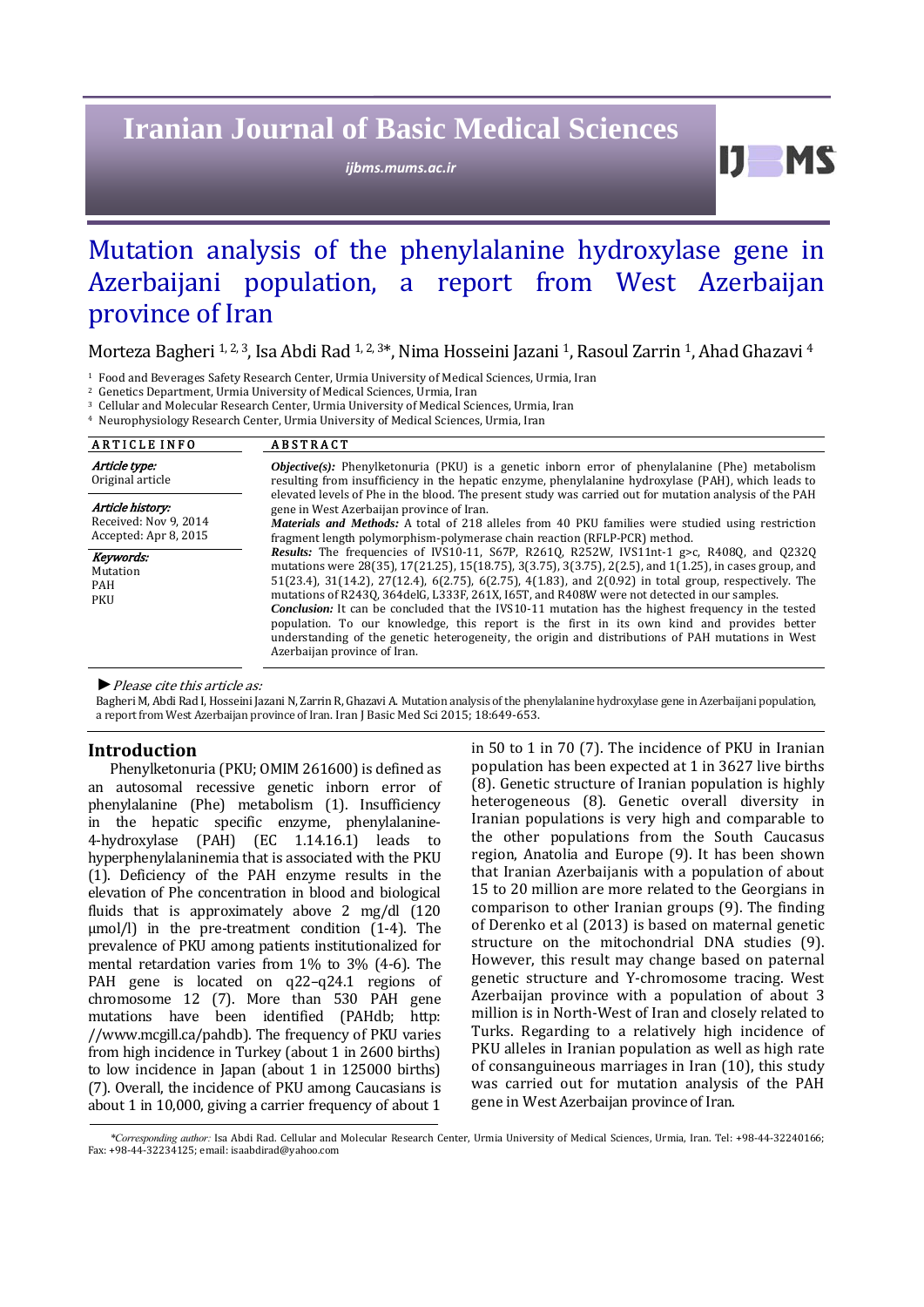|  |  |  | <b>Table 1.</b> Tested mutations in phenylketonuria families from West Azerbaijan province of Iran |  |
|--|--|--|----------------------------------------------------------------------------------------------------|--|
|--|--|--|----------------------------------------------------------------------------------------------------|--|

| Mutation name   | Systematic name    | Region    | Mutation type | Restriction enzyme |
|-----------------|--------------------|-----------|---------------|--------------------|
| $ivs10nt-11$    | $c.1066 - 11g > a$ | intron 10 | splicing      | +DdeI              |
| s67p            | $c.199$ t>c        | exon 3    | missense      | -XbaI              |
| r261q           | c.782 $g > a$      | exon 7    | missense      | -Hinfl             |
| r252w           | $c.754$ $c > t$    | exon 7    | missense      | -AvaI              |
| $ivs11nt-1 g>c$ | c.1199+1 g $>$ c   | intron 11 | splicing      | +DdeI              |
| r408q           | c.1223 $g > a$     | exon 12   | missense      | -Sau96I            |
| q232q           | $c.696$ a>g        | exon 6    | silent        | +DdeI              |
| r243q           | c.728 $g$ >a       | exon 7    | missense      | +PflmI             |
| 1364del         | c.1090-1092delctt  | exon 11   | deletion      | -HindIII           |
| 1333f           | $c.997$ $c > t$    | exon 10   | missense      | -BanII             |
| r261x           | $c.781$ t>c        | exon 7    | nonsense      | +DdeI              |
| i65t            | c.194 t>c          | exon 3    | missense      | +DdeI              |
| r408w           | c.1222c>           | exon 12   | missense      | $+$ StyI           |

Creation  $(+)$  and removal of  $(-)$  of a restriction site for related restriction enzyme by a mutation is shown

### **Materials and Methods**

This study was performed regarding the ethical guideline in human genetic research as described by Ethics Committee of Urmia University of Medical Sciences (West-Azerbaijan, Urmia, Iran) and was conducted in accordance with Declaration of Helsinki. We performed this investigation during 2012 to 2014 in Urmia University of Medical Sciences. The procedure of the present study was explained to all families. PKU patients were diagnosed and sequentially selected among patients referred to Motahari Hospital of Urmia University of Medical Sciences. The West Azerbaijan province ethnically has mixed population of Kurdish and Azeri. We studied Azeri cases that were resident in the West Azerbaijan Province of Iran. A total of 109 individuals from 40 PKU families including 40 PKU patients (16 males and 24 females) and their parents entered in the study. All cases were diagnosed by a pediatric neurologist in the department of pediatrics at the University Hospital of Motahary (Urmia, Iran). Medical data recordings, and tests assessments were carried out by the same physician for all cases using criteria for diagnosis of PKU  $(7,11)$ . Patients with dihydrobiopterin reductase deficiency were excluded from the study. After obtaining an informed written consent from the parents of the kids for research study, 3 to 5 ml whole blood was taken from patients and their parents and collected in ethylenediaminetetraacetic acid (EDTA) tube. Genomic DNA was isolated from blood samples using 'salting out' method (12). A total of 218 alleles from109 individuals from 40 PKU families (40 PKU patients and their parents) were tested for IVS10-11, S67P, R261Q, R252W, IVS11nt-1 g>c, R408Q, Q232Q, R243Q, 364delG, L333F, 261X, I65T, and R408W mutations in the PAH gene using restriction fragment length polymorphism-polymerase chain reaction (RFLP‐PCR) as described previously (13,14)  $(Table 1)$ .

PCR reaction was performed in a 25 μl solution containing 50 ng DNA, 1x reaction buffer, 10 pmol of each primer, 200 μmol of dNTPs, 0.3 unit of Taq DNA polymerase, and 1.5 mmol MgCl<sub>2</sub> (Genefanavaran, Tehran, Iran). A 10 to 15  $\mu$ l of the PCR products were examined for the presence or absence of tested mutations by restriction digestion at  $37 \degree C$  for 2 hr according to the manufacturer's instructions.  $2\% - 3\%$ agarose gel containing ethidium bromide was used for electrophoresis of PCR amplicons and digested fragments. Presence or absence of a mutation was monitored by UV transilluminator. As seen on PAH database, exon 7 contains the highest number of mutations (87 out of 567) (15.34%) (PAHdb; http://www.mcgill.ca/pahdb). The identified mutations on the exon 7 of the PAH gene were confirmed with the direct sequencing in an ABI 730XL DNA analyzer (Applied Biosystems) using the primer sequences of 5'actaccaaaggtctcctagtgcct3' and 5'ctacacaactagcctgtggaccag3' (15). 

#### **Results**

Totally, 218 chromosomes from 40 PKU families were studied. Results of the present investigation are summarized in Tables 2 and 3. The rate of consanguineous marriages was  $47.5\%$  (19/40) among all studied families. The frequencies of IVS10-11, S67P, R261Q, R252W, IVS11nt-1 g>c, R408Q, and Q232Q mutations were 28(35), 17(21.25), 15(18.75), 3(3.75), 3(3.75), 2(2.5), and 1(1.25), in case group and 51(23.4), 31(14.2), 27(12.4), 6(2.75), 6(2.75), 4(1.83), and 2(0.92) in total group, respectively. Observed mutations in the patients were inherited from their parents. The mutations of R2430, 364delG, L333F, 261X, I65T, and R408W were not found in this study. Of the alleles studied, the most frequent mutation was IVS10nt546 (35%). Seven mutations represent approximately 86.25% and 83% of PKU chromosomes analyzed in cases and total groups, respectively. Our analysis showed that  $37.5\%$   $(15/40)$  and  $62.5\%$  $(25/40)$  of the cases have homozygote and compound heterozygote genotypes regarding the studied mutations (Table 3). The most common mutations of IVS10-11, S67P, and R261Q can be as a result of the high rate of consanguineous marriages. The frequencies of missense, splice, and silent mutations were 37 (46.25), 31 (38.75), and 1 (1.25), in cases and 68  $(31.18)$ , 57  $(26.15)$ , and 2  $(0.92)$  in total groups,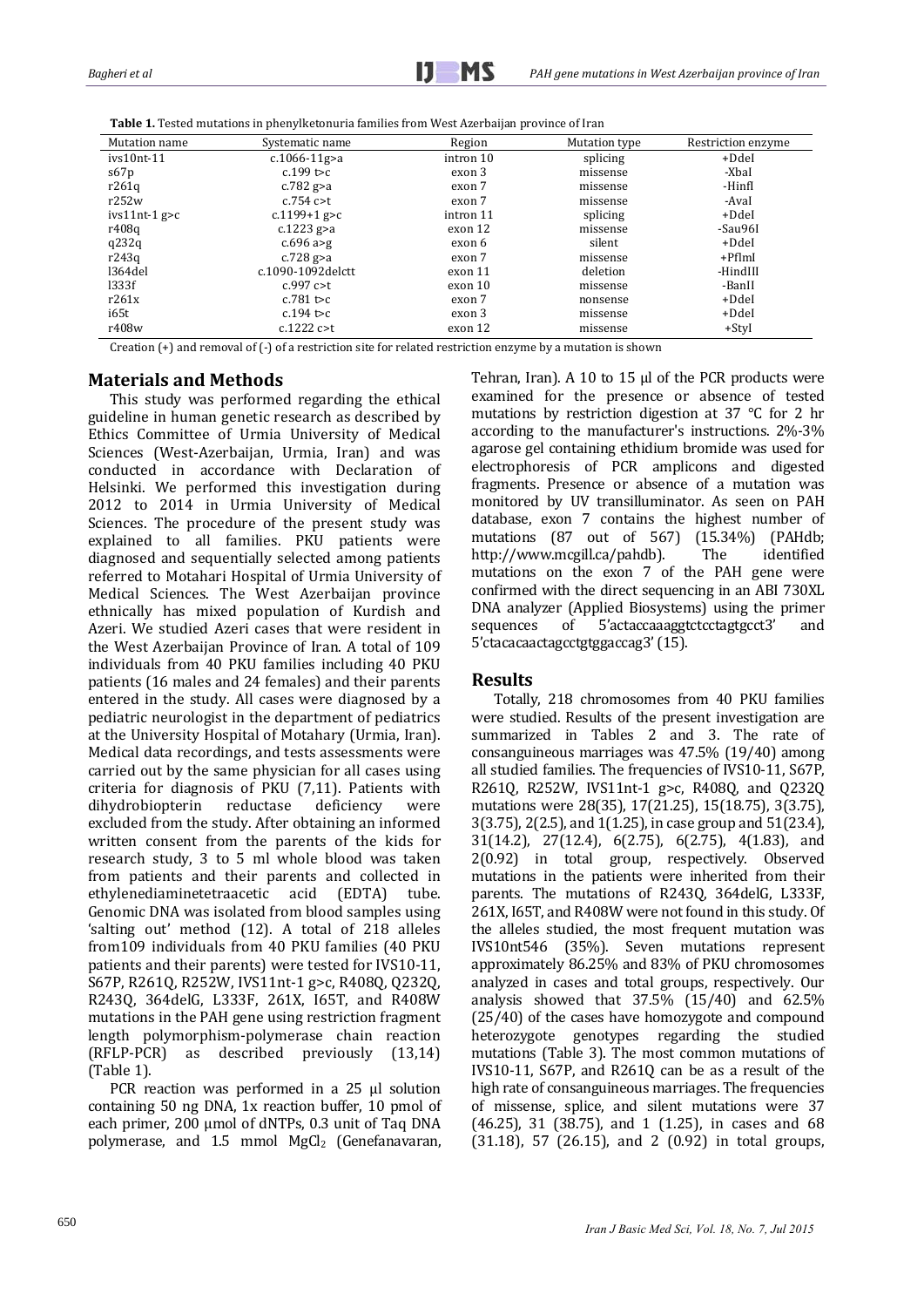Table 2. Mutation analysis in the phenylalanine hydroxylase gene of 40 cases and total (patients and parents) groups in West Azerbaijan province of Iran 

| Mutation        | Total $\alpha$ , n=109, f (%) | Cases $\frac{b}{n}$ , n=40, f (%) |
|-----------------|-------------------------------|-----------------------------------|
| $ivs10nt-11$    | 51 (23.4)                     | 28(35)                            |
| s67p            | 31 (14.2)                     | 17 (21.25)                        |
| r261q           | 27 (12.4)                     | 15 (18.75)                        |
| r252w           | 6(2.75)                       | 3(3.75)                           |
| $ivs11nt-1$ g>c | 6(2.75)                       | 3(3.75)                           |
| r408q           | 4(1.83)                       | 2(2.5)                            |
| q232q           | 2(0.92)                       | 1(1.25)                           |
| other           | 26(11.9)                      | 11 (13.75)                        |

a: The allele frequency was based on 218 alleles including mutant (153/218) and normal (65/218) alleles in total (patients and parents) group; b: The allele frequency was based on 80 mutant alleles in case group; The mutation detection rate was 86.25% (69 out of 80 PKU chromosomes) and 83% (127 out of 153 PKU chromosomes) in case and total (patients and parents) groups in the West Azerbaijani population. F: Frequency



**Figure 1.** Detection of IVS10nt-11 (c.1066-11g>a) and IVS11nt1  $g>c$  (c.1199+1g>c) mutations in six samples

PCR products (357 bp) were digested with DdeI. The presence of IVS11nt1 g>c mutation naturally produces restriction site for DdeI enzyme. Individuals homozygous for normal sequence regarding IVS11nt1  $g$ >c mutation show a single un-cut band of 357 bp. Individuals homozygous for IVS11nt1 g>c mutation show two bands of 244- and 113- bp. Individuals heterozygous for IVS11nt1 g>c mutation show three bands of 357-, 244- and 113- bp. As well as, individuals homozygous for normal sequence regarding IVS10nt-11 mutation show a single un-cut band of 357 bp. Individuals homozygous for IVS10nt-11 mutation show two bands of 261- and 96bp. Individuals heterozygous for IVS10nt-11 (c.1066-11G>A) mutation show three bands of 357-, 261- and 96- bp

Lane M: 50 bp marker (Fermentas). Lanes 1: Homozygous for IVS10nt-11  $g$ >a mutation. Lanes 2: Homozygous for IVS11nt1  $g$ >c mutation. Lanes 3 and 5: Without mutation. Lanes 4 and 6: Heterozygous for IVS10nt-11 g>a mutation



**Figure** 2a. Detection of R261Q mutation in 7 samples. PCR products (285 bp) were digested with Hinfl. The presence of R261Q mutation removes restriction site for HinfI enzyme. Individuals homozygous for R261Q mutation show a single un-cut band of 285 bp. Individuals heterozygous for R261Q mutation show two bands of 285 and 123 bp

Lane M: 50 bp marker (Fermentas). Lanes  $1,2,4,5$  &6: Without R2610 mutation. Lane 3: Heterozygous for R2610 mutation. Lane 7: Homozygous for R261Q mutation

Normal ATTTCTTGGGTGGCCTGGCCTTCCGA



**Figure 2b.** PKU Nucleotide sequences of PKU mutation of  $c.782G > A$  (p.R261Q) of exon 7 of the PAH gene in a sample



**Figure** 3. Detection of R252W mutation in 8 samples. PCR products  $(285$  bp) were digested with AvaI. The presence of R252W mutation removes restriction site for AvaI enzyme. Individuals homozygous for R252W mutation show a single un-cut band of 285 bp. Individuals heterozygous for R252W mutation show three bands of 285, 162 and  $123$  bp

Lane M: 50 bp marker (Fermentas). Lanes 1-4: Heterozygous for R252W mutation. Lanes 5-8: Without R252W mutation



**Figure 4.** Detection of S67P mutation in 11 samples. PCR products (463 bp) were digested with XbaI.The presence of S67P mutation removes restriction site for XbaI enzyme

Individuals homozygous for S67P mutation show a single un-cut band of 463 bp. Individuals heterozygous for S67P mutation show three bands of  $463$ ,  $348$  and  $115$  bp

Lane M: 50 bp marker (Fermentas). Lanes 1,2,4,5,10: Heterozygous for  $S67P$  mutation. Lanes  $3,6,7,8$ : Normal sequence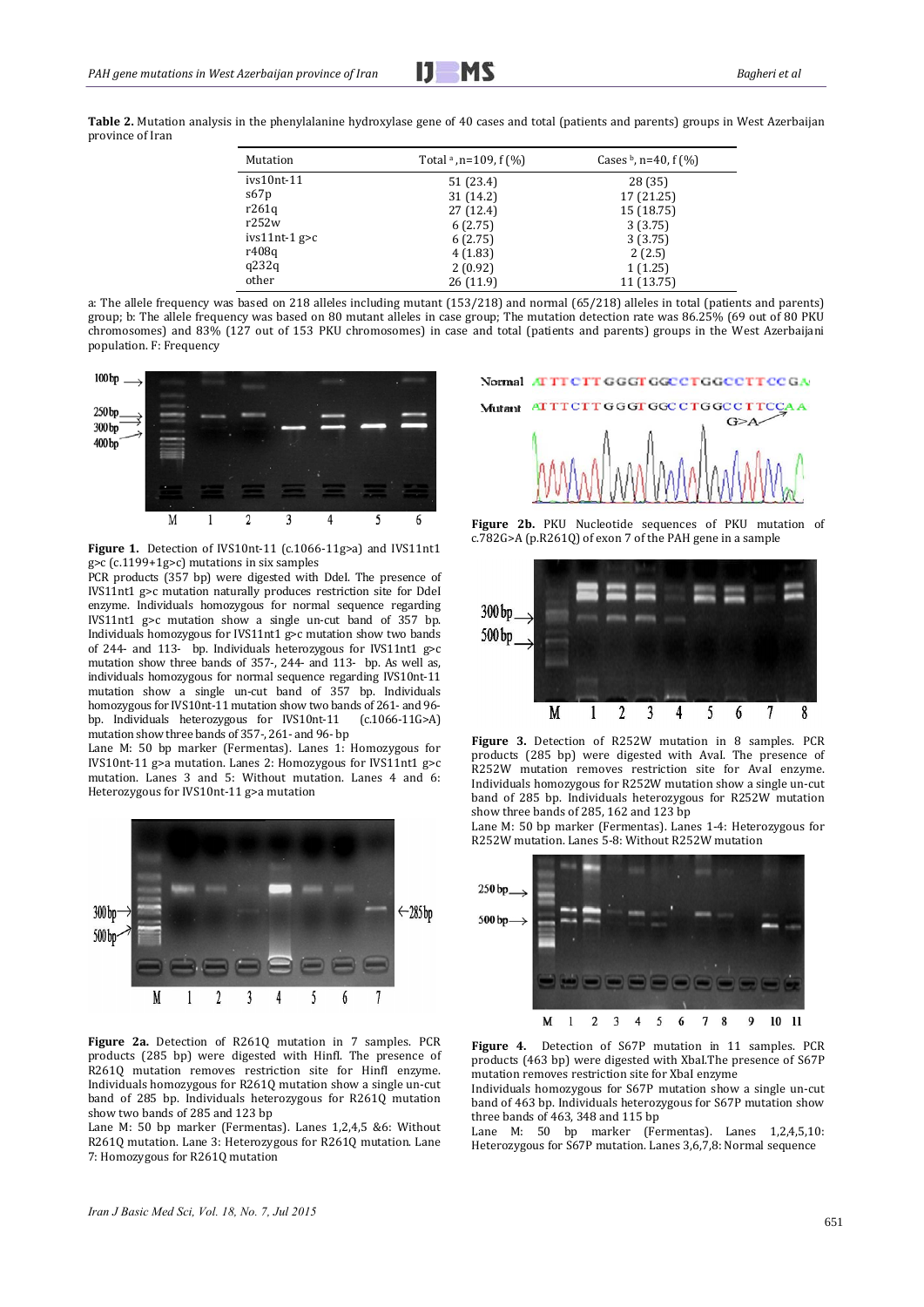| Classification        | Genotypes             |  | Frequency (%) |
|-----------------------|-----------------------|--|---------------|
| Homozygote            | ivs10nt-11/ivs10nt-11 |  | 17.5          |
|                       | r261q/r261q           |  | 12.5          |
|                       | s67p/s67p             |  | 5             |
|                       | ivs11nt-1/ivs11nt-1   |  | 2.5           |
| Compound heterozygote | s67p/ivs10nt-11       |  | 17.5          |
|                       | s67p/r261q            |  | 7.5           |
|                       | ivs10nt-11/r261q      |  | 5             |
|                       | ivs10nt-11/r408q      |  | 2.5           |
|                       | r252w/q232q           |  | 2.5           |
|                       | r408q/s67p            |  | 2.5           |
|                       | ivs10nt-11/r252w      |  | 2.5           |
|                       | s67p/r252w            |  | 2.5           |
|                       | ivs10nt-11/nd         |  | 7.5           |
|                       | ivs11nt-1/nd          |  | 2.5           |
|                       | s67p/nd               |  | 2.5           |
|                       | other                 |  | 7.5           |

Table 3. Distribution of homozygote and compound heterozygote genotypes in the West Azerbaijani among Phenylketonuria patients

nd: not determined

respectively. Deletion and nonsense mutations were not identified in this investigation. Figures 1 to 4 show PKU mutation analysis in this local population.

## **Discussion**

The tested mutations were chosen based on similarity between population in the West Azerbaijan province and the Mediterranean groups. The IVS10nt-11g>a mutation with systematic name of  $c.1066-11g$ >a also known by the trivial name IVS10nt546  $g$ >a, is the most common Mediterranean PKU mutation (1). Dworniczak et al (1991) reported transition of G to A at location 546 in intron 10 of the PAH gene (1). This mutation activates a splicing site and leads to insertion of nine nucleotides between exons 10 and 11 during splicing. IVS10nt546g>a is the major cause of PKU in parts of southern and southeastern Europe, mainly in Turkey. Several investigations have been conducted to study the spectrum of PKU causing mutations in various groups  $(8, 11, 13, 16-23)$ . Interestingly, the frequency of IVS10nt-11 mutation in our cases is higher compared to other reports  $(8, 11, 13, 16-23)$ . The high rate of consanguineous marriages  $(47.5\%)$ is a contributing reason to this high prevalence in tested families. It has been suggested that the worldwide distribution of IVS10nt546 mutation has Turkish origin with expansion in different geographic regions (7). In this study, it was established that the IVS10-11 mutation has the highest frequency in the PKU patients among the Iranian Azerbaijanis, and it can be considered for molecular diagnosis in this population. The findings of the present study may be a sign of close familial link between West Azerbaijanis and Turks, which is consistent with the historical as well as geographical relations between West Azerbaijan and Turkey. The second most common mutation identified in our

investigation, S67P (c.199T>C), is a missense mutation with low frequency in other populations (4). Unexpectedly, the mutation of  $S67P$  with  $25%$ frequency seemed to be explained by the high rate of consanguineous marriages in the tested group  $(47.5%)$ . The third most common mutation identified in our investigation, R261Q (c.782G>A), is a Mediterranean missense mutation and occurs on a CpG dinucleotide on exon 7 in the PAH gene. This mutation results in conversion of  $\text{Arg}\rightarrow\text{G}$ ln at codon 261 and is the second most frequent mutation in Turks (19). The remaining mutations of R252W  $(c.754C>T)$ , IVS11nt-1 G>C  $(c.1199+1G>C)$ , R408Q  $(c.1223G>A)$ , and  $Q232Q$   $(c.696A/G)$  account for 12.47% of the identifiable mutations. This study indicated high level of heterogeneity of the PAH gene in PKU families in the West Azerbaijan, and thus further investigation should be carried out. Mutation analysis in the PAH gene can be used in carrier detection, prenatal diagnosis and prevent the incidence of PKU phenotypes in the West Azerbaijani population. The results of this study would be useful for biomedicine and molecular anthropology studies by tracing the anthropological characters of the population regarding autosomal chromosomes. This study had some limitations including the small sample size and poor quality of medical records.

## **Conclusion**

Exon 11 and its intronic regions carry the most prevalent mutant alleles in PKU families in the West Azerbaijan. Screening of IVS10nt-11 g>a Mediterranean mutation should be tested for detection of possible mutations of PAH in the West Azerbaijan (Iran). This report reveals the genetic heterogeneity in the West Azerbaijani PKU population with a high frequency of IVS10nt-11  $g$ >a mutation  $(35%)$  that shows similarity to Turks.